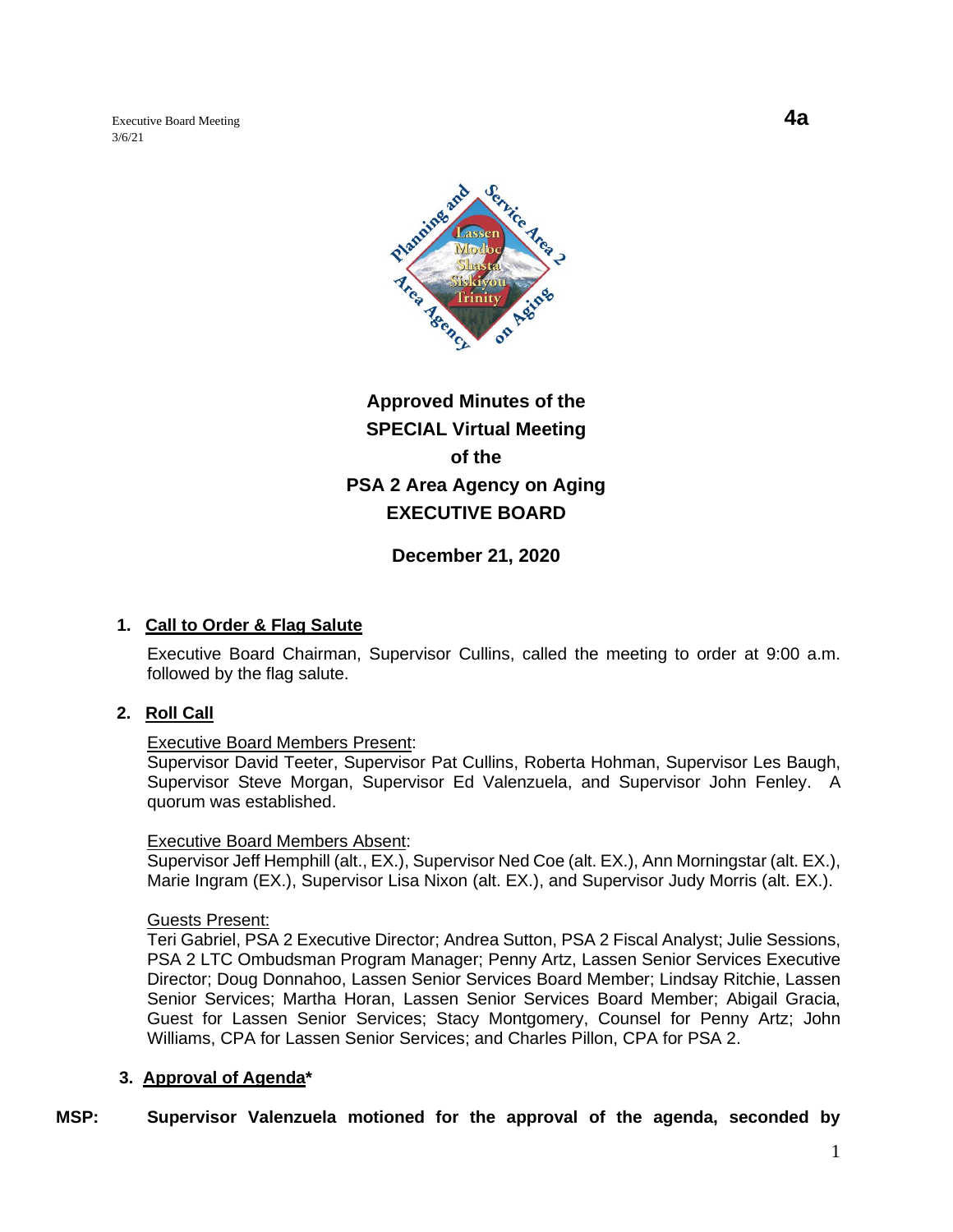### **4. Open Session**

No comments.

# **5. Approval to Accept PSA 2 AAA Findings Related to the Lassen Senior Services, Inc. (LSS) FY 19/20 Monitoring\* -**

Director Gabriel reported that CPAs Charles Pillon and John Williams met with PSA 2 staff on December 15, 2020 to review and agree upon the findings related to Lassen Senior Services, Inc.'s FY 19/20 Monitoring. The outcome of that review was provided in a report by Charles Pillon, CPA and was included in the Executive Board packet. Mr. Pillon's report included the review of III B Transportation funding which confirms under-spent PSA 2 funds were discovered in the amount of \$13,314. C-1 Congregate Meal funding was reviewed and determined that \$21,411 is to be returned to PSA 2. C-2 Home Delivered Meal program funding was reviewed and determined that zero dollars are due back to PSA 2. The III B Homemaker program was reviewed and determined that zero dollars are to be returned to PSA 2. The Families First Coronavirus Relief Act funding was also reviewed. Since the closing date for the use of that funding is September 30, 2021, the review of the use of those funds will be conducted at a later date.

Director Gabriel reported that the Lassen Transit Service Agency (LTSA) grant funds were also reviewed as the program expenses mirror those of PSA 2's III B Transportation funding. The Lassen Plumas Sierra Community Action Agency (LPSCAA) grant expenses were also reviewed as the funding for that grant covers similar services of PSA 2's nutrition programs. Since it appears that expenses for those grants were also duplicately billed, Mr. Pillon recommends that those grants be reviewed by their grant administrators.

Following the review by both CPAs, it is determined and agreed upon by LSS that \$34,725 be returned to PSA 2 for the FY 2019/2020 funding period.

### **MSP: Supervisor Valenzuela motioned to Accept the Findings of \$34,725 to be repaid to PSA 2 AAA from Lassen Senior Services, Inc.'s FY 19/20 Monitoring, seconded by Supervisor Teeter, all aye, motion carried.**

# **6. Authorization to Forward Findings from Lassen Senior Services, Inc. FY 19/20 Monitoring to the Lassen County District Attorney\*** –

Based on the findings and concerns stated in the report from Charles Pillon, CPA, PSA 2 staff agrees that significant concerns remain regarding the overall management of grant funding awarded to Lassen Senior Services, Inc. The PSA 2 staff further concurs with Mr. Pillon's recommendation for an outside independent CPA be hired to conduct a forensic review of LSS's fiscal operations for FY 19/20 and the months of July – October 2020 as there are areas which were inaccessible by PSA 2 to address remaining concerns with the management of PSA 2 funding. Director Gabriel noted that a review of FYs 2016/2017, 2017/2018 and 2018/2019 are still required to be reviewed and the forensic auditor could be used to more rapidly review those fiscal years. If LSS is in agreement with working with the forensic reviewer, it will help to address the gray areas which remain unresolved in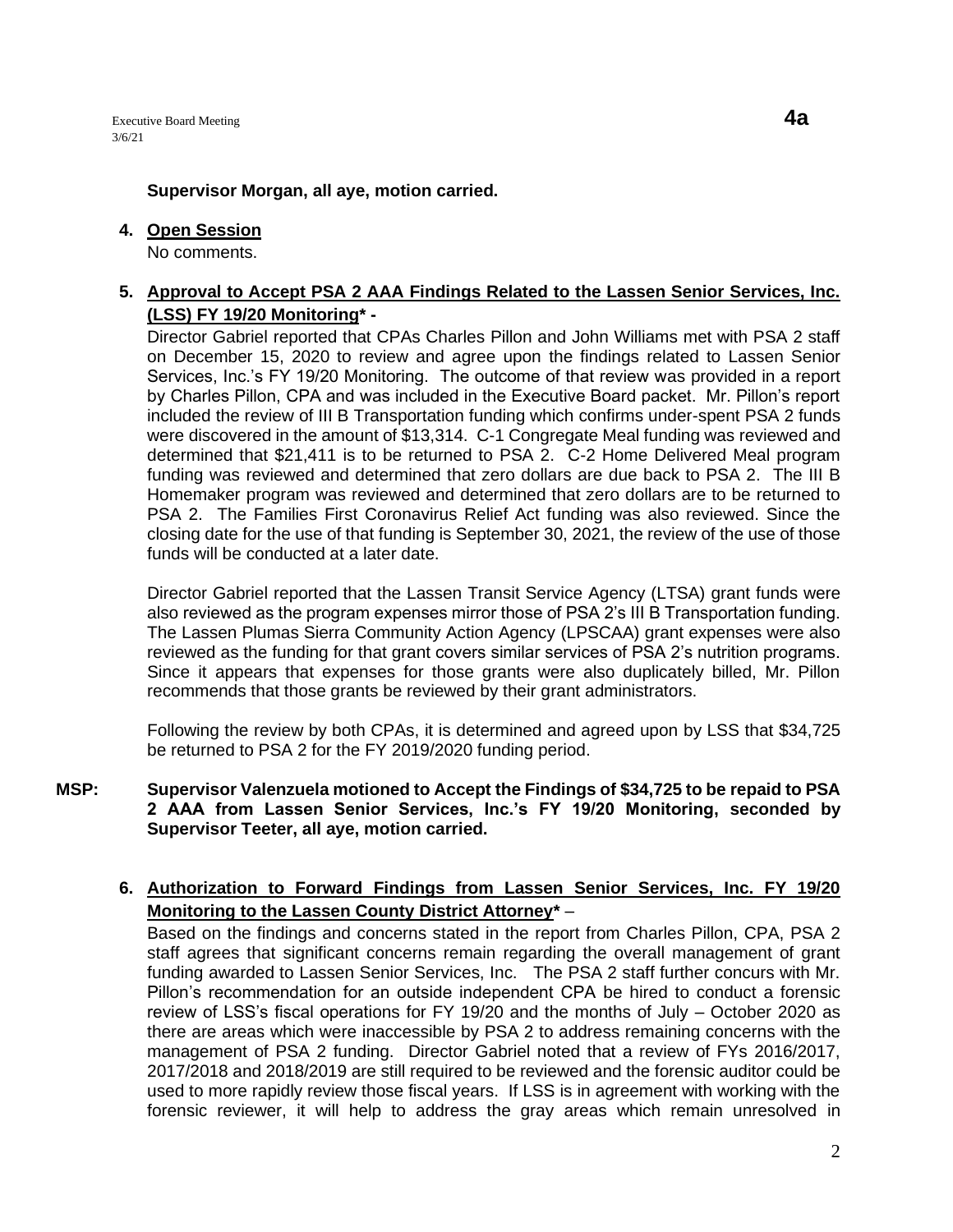considering the FY 2020/2021 contract.

LSS stated they concur with the forensic review; however, there had been no findings noted by PSA 2 fiscal staff for prior monitorings.

Charles Pillon, CPA added that there has been much communication between himself, PSA 2 staff, John Williams and Abby Gracia in which many issues were resolved with regard to expenditures. There are still areas such as food, food service and transportation costs by other grantors that remain concerning. The use of the experienced forensic CPA will review LSS's fiscal operations from a generally acceptable accounting principles standpoint to confirm is fiscal operations are being conducted correctly. This forensic CPA comes with the experience needed to help us all understand what is going on with fiscal operations at LSS. The forensic review from another perspective will also help to determine whether PSA 2 should or should not move forward with future contracts with LSS.

Supervisor Morgan expressed concern with forwarding the findings to the District Attorney's Office and concurred with Mr. Pillon that further review would be necessary before taking action until we have all the answers from the auditors. Supervisor Morgan stated that going to the District Attorney is going too far as he did not see any criminal intent by LSS.

Supervisor Baugh inquired on the expense of the forensic review and who would be covering the cost. Director Gabriel responded that since the services of the forensic review would include determining the potential amount of funding due back to PSA 2 from LSS for FYs 2016/2017 through 2018/2019, PSA 2 would cover the cost. Efforts will be made to expedite the process to keep the costs down. Director Gabriel confirmed that funds are available in the PSA 2 budget to cover the cost of the forensic review. Director Gabriel further explained that due to the findings with the recent review by the CPAs, the California Department of Aging (CDA) is requesting the review of the prior fiscal years back to 2016/2017 to determine if additional funds are to be recovered, so that the PSA 2 Audit with CDA can be closed.

Supervisor Teeter inquired if LSS now has policies and procedures in place to track the use of the individual grants to avoid the double billing situation from reoccurring since LTSA and LPSCAA grants could be used to support other community program services. LSS Executive Director stated that efforts have been made to make adjustments to the coding of the expenses to avoid the blending of grant revenue in the future.

Director Gabriel reported that CDA has requested the repayment of the \$34,725 be made as soon as possible, so the funds could be included in the FY 2019/2020 Closeout process and identified as unspent funds. Further, the funds could then be redistributed to support state programs in the FY 2020/2021 One-Time-Only funding process rather than be returned to the federal government. Director Gabriel further stated that LSS is in agreement with the timing of the repayment of funds to PSA 2.

#### **MSP: Supervisor Morgan motioned that the Executive Board not forward findings from Lassen Senior Services, Inc. FY 2019/2020 Monitoring to the Lassen County District Attorney, seconded by Supervisor Teeter, all aye, motion carried.**